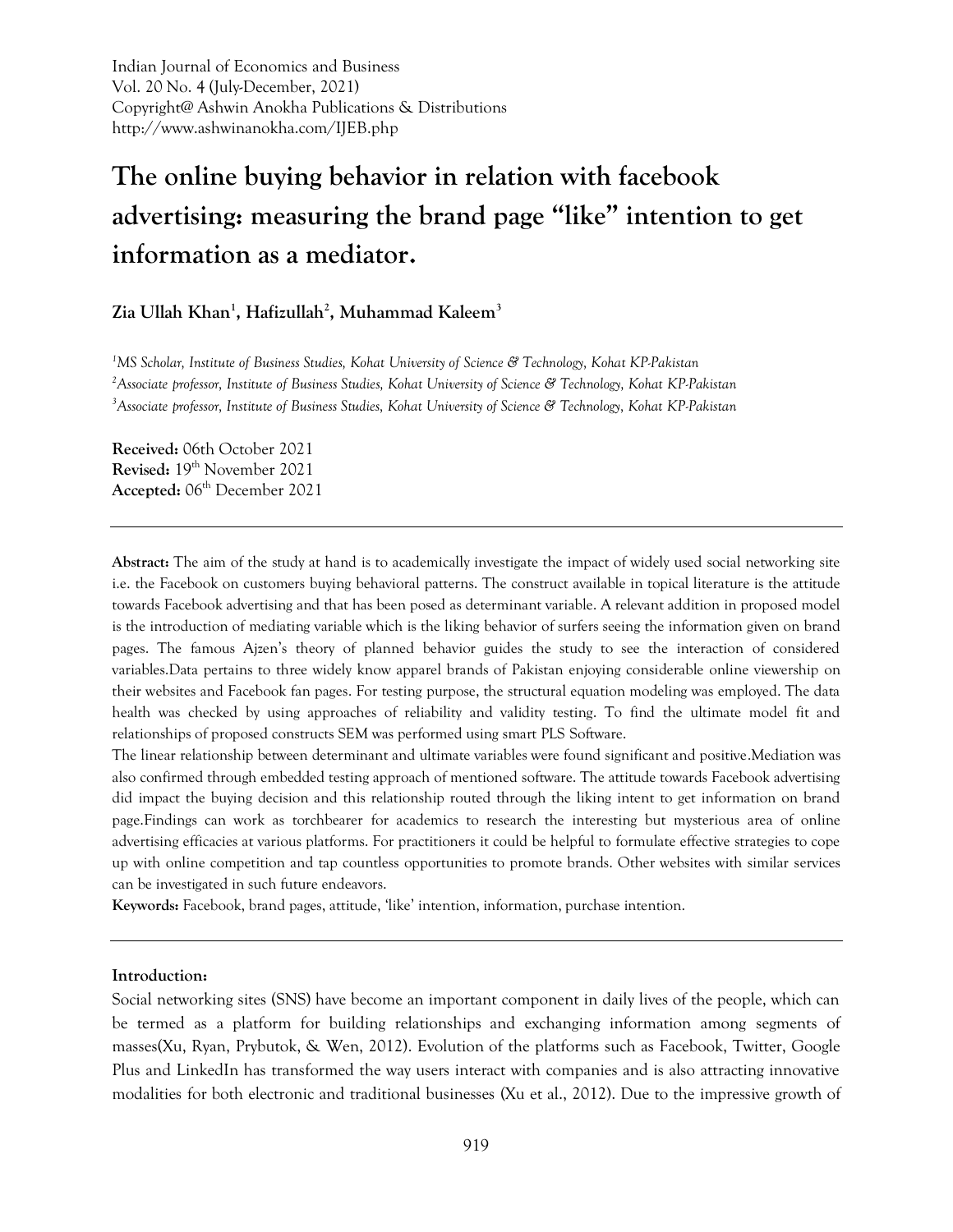# **The online buying behavior in relation with facebook advertising: measuring the brand page "like" intention to get information as a mediator.**

its customer base, Facebook has become an attractive online advertising platform for 21st-century commercial marketers trying to reach potential customers. Businesses place their Facebook ads to create awareness and influence the customer behavior. Many such radical developments are attributed to the popularity of Facebook (Rehman, Ilyas, Nawaz, & Hyder, 2014).

Facebook employs the strategy of promoting through online communities by providing easy access and user friendly environments and techniques. For companies, social media such as Facebook provide excellent tools to connect with customers through fan pages of the brand (Beukeboom, Kerkhof, & de Vries, 2015).Due to increased contribution in sales, companies' brand pages are becoming noticeable marketing channels (Kudeshia, Sikdar, & Mittal, 2016). These Facebook brand pages consist of primary brand content and extra information about special events, new products/services and campaigns (Halaszovich & Nel, 2017). The liking of the brand fan page shows the positive feedback and behavior of the followers towards the brands. Due to the rise in use of social media (Facebook), it is essential to study user's liking intention behavior. According to literature, researchers have identified the intention to get information as one of the intended behaviors to like a brand page (Hollenbeck & Kaikati, 2012; Halaszovich & Nel, 2017). Facebook users "like" fan pages to become "fans" by showing their promising attitude towards advertising on Facebook and receiving more information.

Several previous research studies have shown that attitude is one of the most important variables that measure the response to the advertisement. Those visiting the fan pages and getting information may click for further and deeper information and thus can ultimately be customers of the brand(Sanne & Wiese, 2018). Social-psychological models are linking attitudes and intent behavior according to the theory of planned behavior (Ajzen, 1991). Consequently, the attitude is reported to influence the brand page like intention pattern on buying behavior. It appears logical that interest of academics and researchers would grow to understand the user's behavioral responses for liking a brand page and lead further for a purchase response.

Further research on Facebook fan page followers has been proposed by recent studies (Pongpaew, Speece, & Tiangsoongnern, 2017), as the fans vary in number and intentions with the degree of their perspective (Naylor, Lamberton, & West, 2012). This paper differs from prior research studies primarily because of the consideration of the Facebook brand page liking to get information as linking the attitude towards Facebook's advertising with purchase intention.

#### **Literature Review and hypotheses development:**

A bird eye view on social network sites would depict that communities pursued by various brands for promotion purposes are those who remain well connected with brand pages. They are convenient to boost the business relationships and harness improved customer support (Zaglia, 2013).Such platforms are designed in a way that sharing of brand information with connected communities and keeping a productive interaction is always convenient (Hajli, Shanmugam, Papagiannidis, Zahay, & Richard, 2017).

Contemporarily, the interaction of organizations and consumers surging the fan pages of social media websites both existing and prospective ones the chances are evident that a sense of recognition and trust shall increase(Kudeshia et al., 2016).Brands have got a liberty to create profiles of their own choice on social networks online that become a platform for direct interaction of users. The companies try to keep this interaction on live sites as free of regulatory hurdles as possible. Consumers can share their own response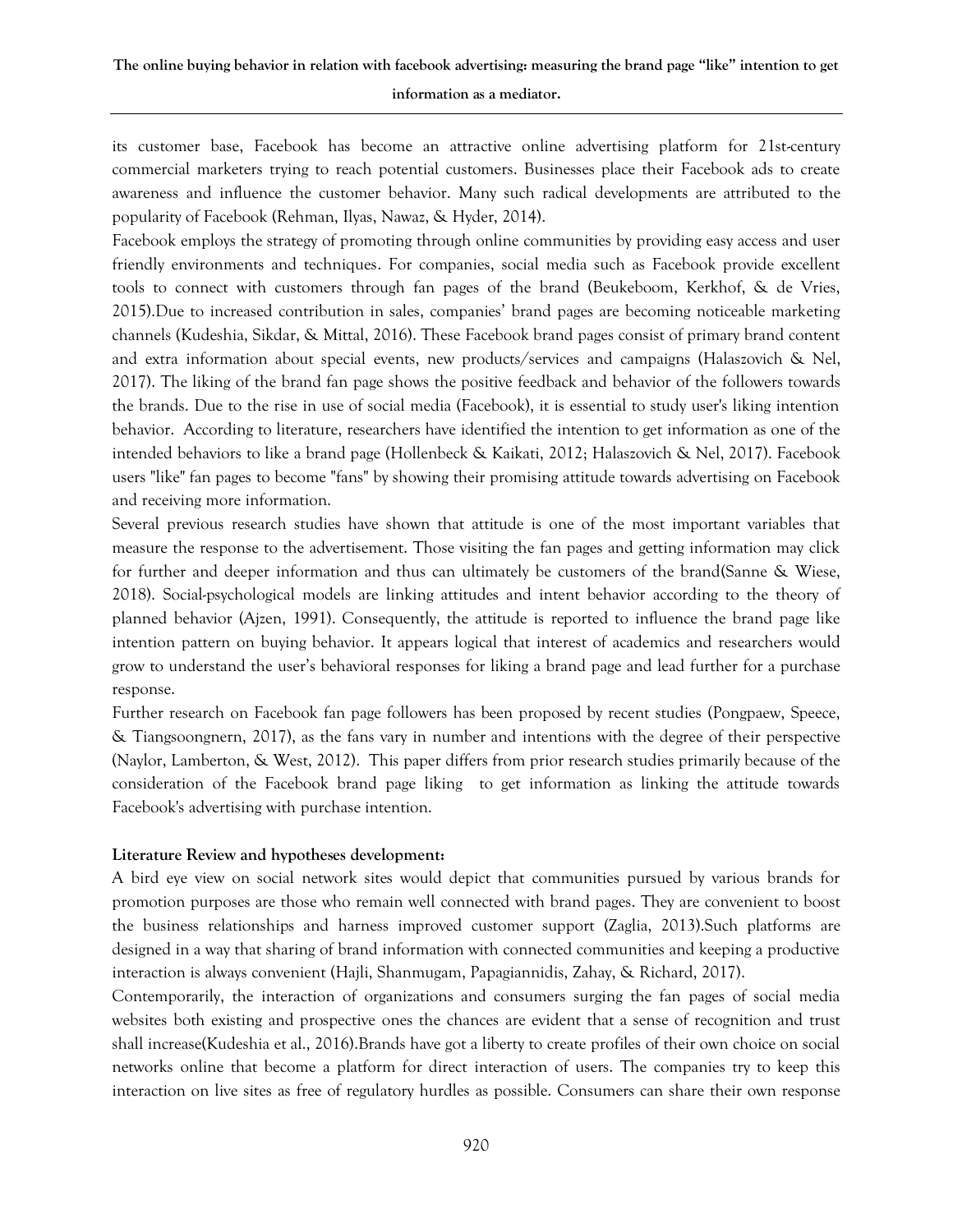contents on brand pages that can further stem a thread of communication from and to target market (Luarn, Lin, & Chiu, 2015).

# **The attitude towards Facebook's advertising influence on purchase intention through Facebook's brand page:**

It is essential to study attitudes for user's understanding, acceptance and perception of the message advertised(Hadija, 2008). The alignments of consumers personality traits, affective senses and feelings about some product or service would lead to a favorable response towards the purchase intent and referral to others(Hossain, Islam, & Himel, 2014). Couwenberg et al., (2017) asserted that attractive ads would arouse positive feelings towards buying decisions in the same context. The stance was already supported by the theory of planned behavior as it described that extra value of the possible clues if depicted would yield in enhanced probabilities for actual behavior to happen (Sreen, Purbey, & Sadarangani, 2018). The similar studies consulted to establish the literature for work in hand shows the amount of advertising efforts to portray attributes in details were instrumental in earning favorable behavioral responses (Walden, 2012). The actual purchase intent in cases of online advertising is first initiated by the equity of an online intent and that has been established in number of such works(Irshad & Ahmad, 2019). In varying range of products and services and varying lenses of research perspectives the intent has been posed as remarkable ultimate variable(Lee, Lee, & Yang, 2017).

In this specific study we focus on the aspect of Facebook advertising tactics of creating fan pages and tapping the activities of clicking to stream further persuasion and thus use it as a decisive dimension for proposed work and hence formulate the first hypothesis as follows:

H1: "The attitude towards Facebook's advertising having a significant impact on the brand's purchase intention through a Facebook brand page.

#### **Attitude towards Facebook's advertising and brand page like intention:**

Fan pages have turned into an ideal platform for helping and sharing information and associations. Updated content created by fan page to provide and share with other fans (Musser & O'reilly, 2007). The positive correlation between the information factor and consumer attitudes toward the advertisement on SNS. Therefore, this study predicts a direct link between the attitude towards Facebook's advertising and the "Like" intention on the brand's follower's page to obtain information. The followed hypothesis was expressed established on predefined views, to clarify the association between the attitude towards Facebook's advertisement and the "Like" intention on the brand fan's page to get information.

H2: "Attitude towards Facebook advertising significant impact on behavioral intention to 'Like' a brand Fan Page to get information."

#### **Influence of like behavioral intention on Purchase Intention**

The mechanism of liking a page for any reason and thus getting all future streams of information has been described. The strategy is used by companies who have online presence and is often found handy to initiate an intended information flow between company and customer(Papacharissi & Rubin, 2000). Among other social media platforms Facebook had early on opened up avenues for companies and corporate users to flood information and connect at tier ease with variety of customers(Graham & Havlena, 2007). Companies of varying sizes and strengths compete for market share through the use of platforms being used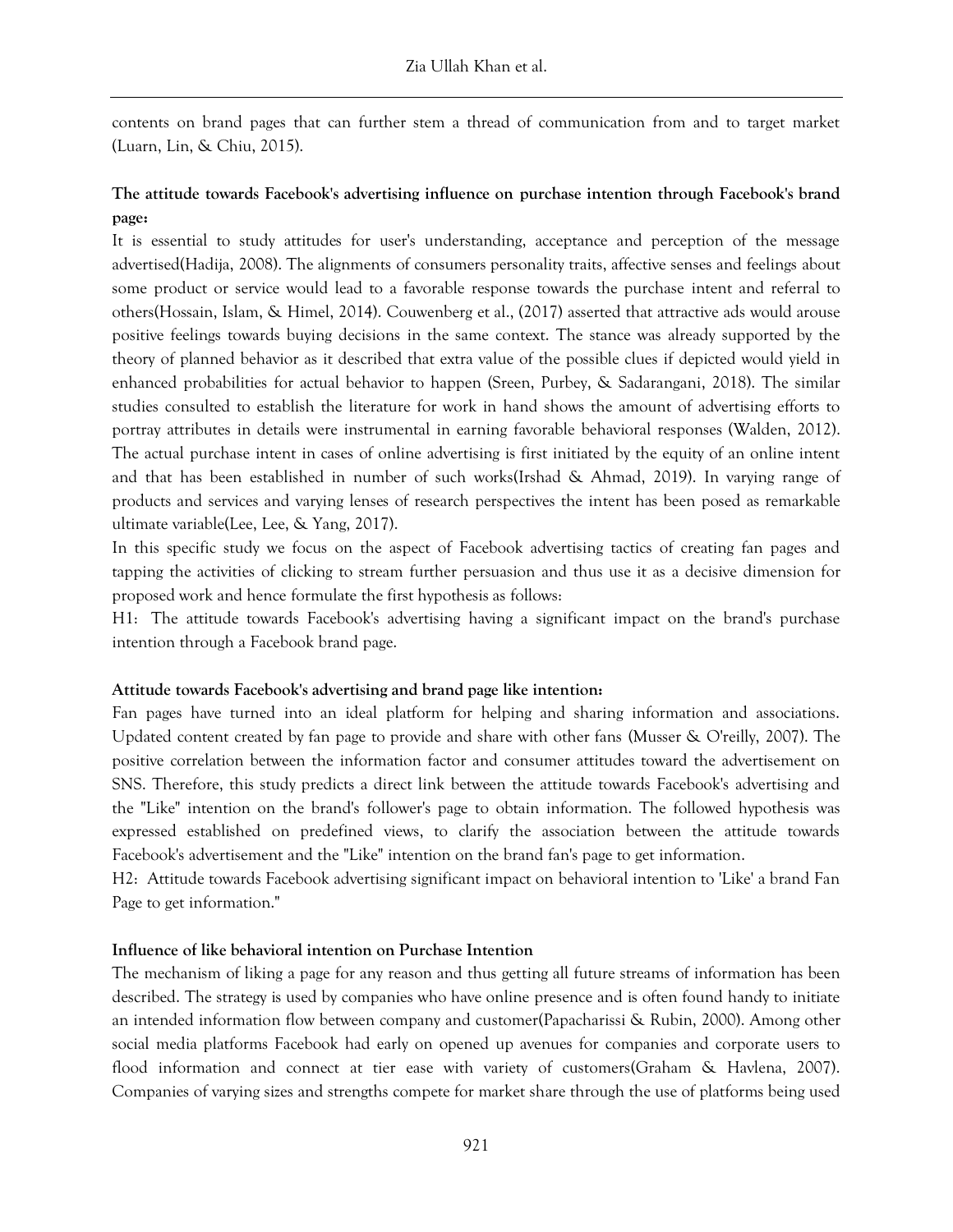by the type of segment of their customers(Pöyry, Parvinen, & Malmivaara, 2013). The amount of time and nature of net surfers visiting the websites determine the possible outcome of social media promotional campaigns(Kim, Lee, & Hiemstra, 2004). Facebook with the passage of time succeeded in creating both information base, ethical standards and accumulation of information from other relevant resources of the brands and their companies(Burnett, 2000).

Previous findings are the witness to the fact that surfing time and activity help companies to tap the challenge of customer retention and make new ones. Along the same lines the focus expands to the liking behavior of users to dig out further for search of information and its likelihood to transform into final buying decision. Thus it could be proposed conveniently that:

H3: "The behavioral intention to 'Like' a brand Fan Page to get significant information impacts the Purchase Intention of the brand."

## **Mediation effect**

Rungtusanatham, Miller, & Boyer (2014)have pointed out an innovative and convenient approach as far as introducing new variables in existing models is concerned. These are two approaches and are very helpful in mediation relationships i.e. segmentation and transmittal. The former has bee used in number of cases relying on the type of relationships that we have proposed for this study(Zhou, Benton Jr, Schilling, & Milligan, 2011; Rungtusanatham et al., 2014). Our mediating hypotheses are also designed at segmentation priniciples.

According to the study by (Van-Tien Dao, Nhat Hanh Le, Ming-Sung Cheng, & Chao Chen, 2014), information has a positive impact on the advertising perceived valueon social media, leading to a positive impact on its online purchase intention. As mentioned earlier, the brand pages as social media channels are a tactic for managers to increase and advance the customer association with the brand by keeping and developing loyal consumers. Besides, the adoption of social networks by users has grown and is now part of the daily life of the user. Hence, this study expects that the same intention of fans can mediate the impact of the attitude towards Facebook's advertising on the intent to purchase. Because the intention of the user to participate in social media channels can be reflected in the customer's decision-making process factor and affect the whole purchase intention(Edelman, 2010). This research purpose is to determine whether the intention to get information mediates the relationship between attitude towards Facebook's advertising and purchase intention. The hypothesis has been formulated as followed to evaluate the confirmation of the mediation effect:

H4: "The behavioral intention to 'Like' fan page to get information mediates the relationship between Attitude towards Facebook's advertising and Purchase Intention.

# **Theoretical Framework:**

The mentioned literature support and spotting of the grey areas in previous sections help to establish the theoretical model as depicted in the figure above. The amount of work on the efficacy of social media websites and fan page development provided enough strong evidences to position the attitude toward Facebook fan page liking intention as determining variable. The theory of planned behavior has been used previously to guide towards Facebook's advertising and Purchase intention. Furthermore,the hypothesis was developed to evaluate the impact of Attitude towards Facebook's advertising on purchase intention.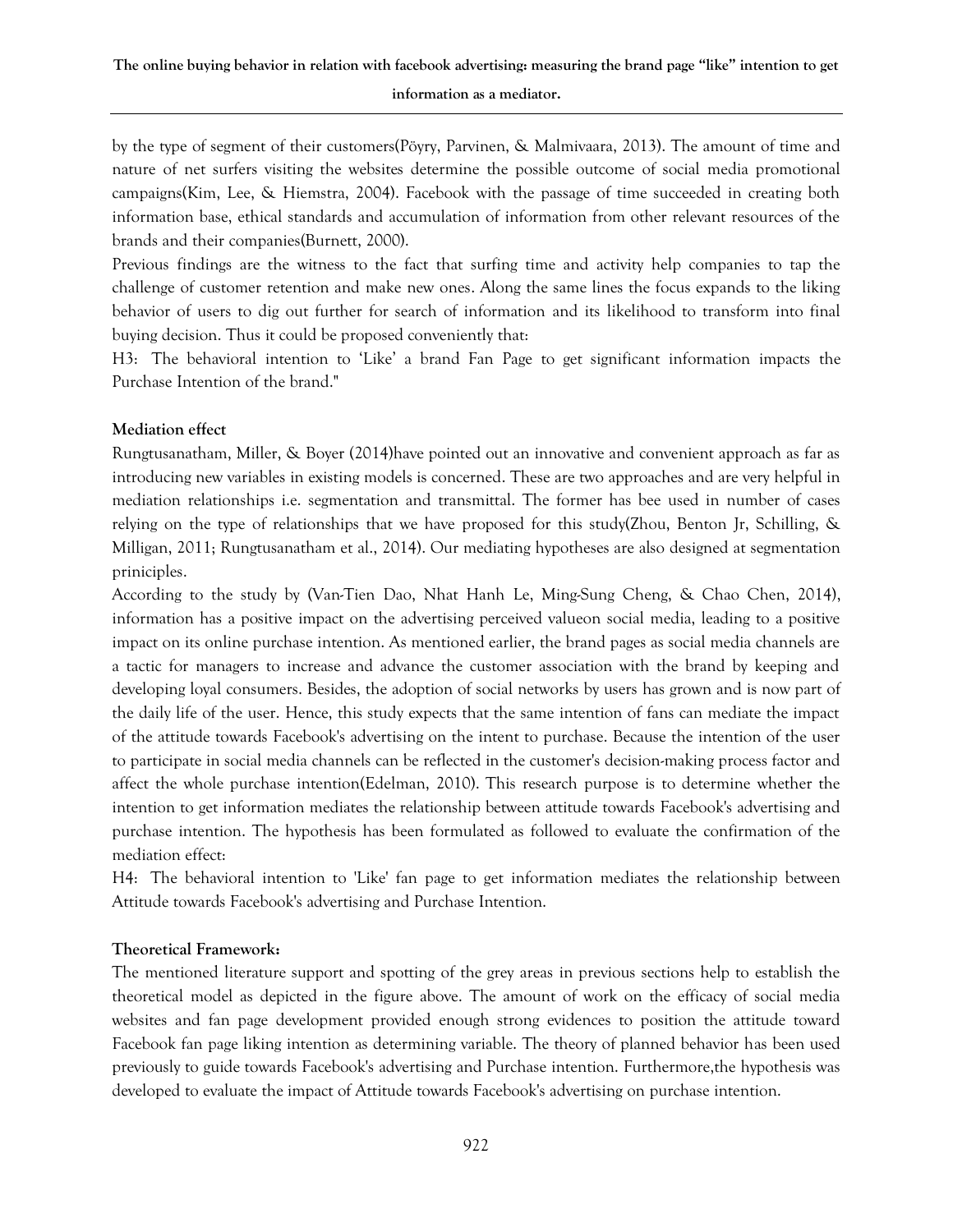Zia Ullah Khan et al.



Figure 1: Theoretical framework of the study

## **Methodology:**

We conducted online surveys asking the responses from users of social media brand pages. Criteria for respondents selection was behavioral patterns and user frequency (Elliott, 2011). As mentioned earlier three main clothing online stores were targeted for response collection. This selection was based on the strategy for these brands for having maximum promotional contents on their brand page on Facebook and high user activities.The number of subscribers, Pakistan Telecommunication Authority's statistics and mass popularity as recorded were also the decisive components of sampled brand selection(Rahman, Moghavvemmi, Suberamanaian, Zanuddin, & Bin Md Nasir, 2018).

The online survey tools were used to send the questionnaire to the proposed respondents. They were found to be more active online, outspoken and expressive on the attributes of the brands. The strategy was devised to reach out to the active respondents through google forms. Out of 414 responses that we received around 388 were found fit for running the tests. All had already liked the fan pages under question and answered the key questions to navigate the results further. The research instrument had Likert scale ranging from 1 (strongly agree) to 5 (strongly disagree) and was analyzed through the Smart PLS Software.

| Table 1 Descriptive Statistics: |                    |           |            |
|---------------------------------|--------------------|-----------|------------|
| Demographics                    | Categories         | Frequency | Percentage |
| Gender                          | Female             | 83        | 21.4       |
|                                 | Male               | 305       | 78.6       |
| Domicile                        | Rural              | 180       | 46.4       |
|                                 | Urban              | 208       | 53.6       |
| Age                             | $18 - 24$          | 111       | 28.6       |
|                                 | $25 - 34$          | 210       | 54.1       |
|                                 | 35 and above       | 67        | 17.3       |
| <b>Employment Status</b>        | Employed full-time | 95        | 24.5       |
|                                 | Employed part-time | 42        | 10.8       |
|                                 | I'm a student      | 124       | 32.0       |
|                                 | Self-employed      | 63        | 16.2       |
|                                 | Unemployed         | 64        | 16.5       |

**Findings:**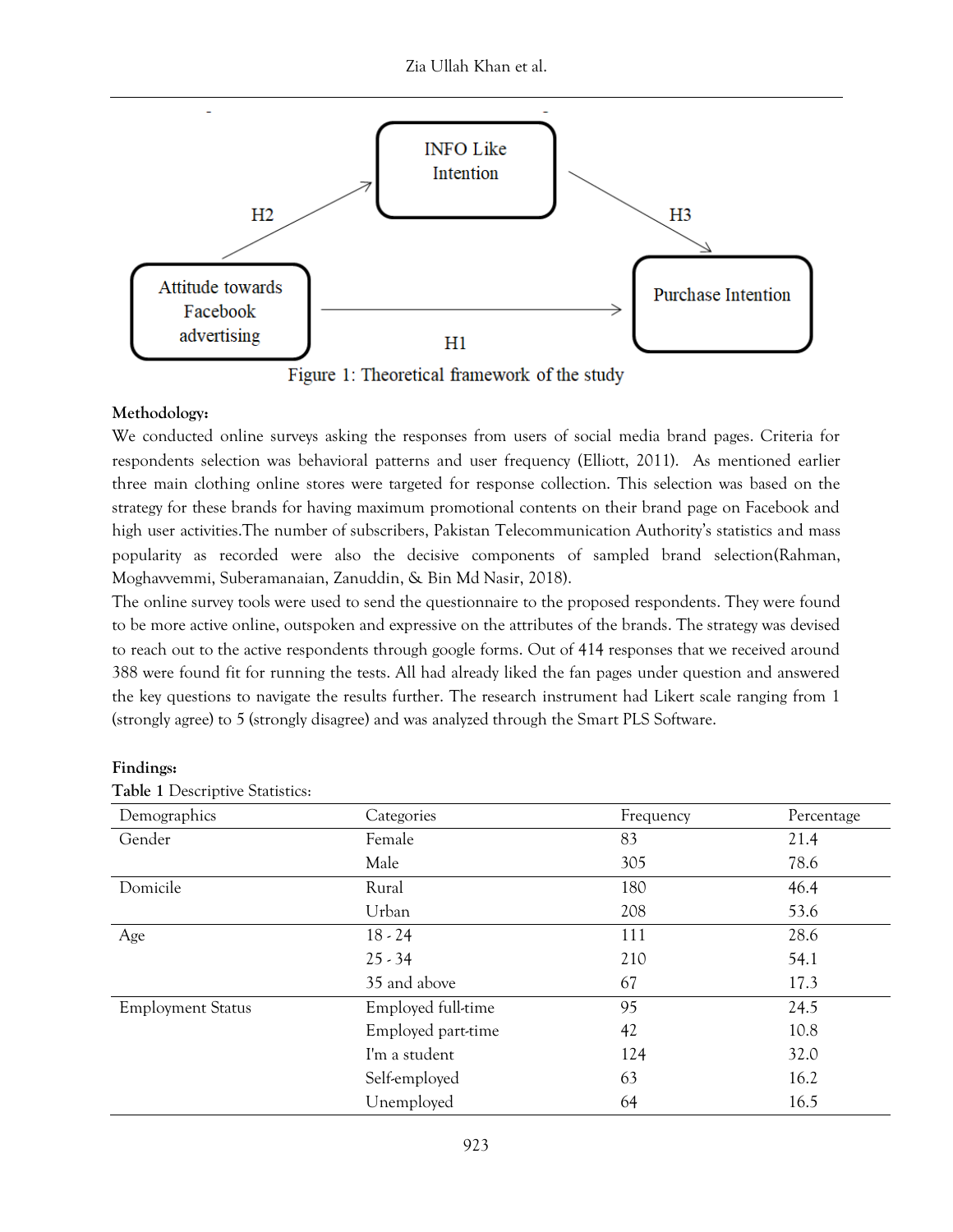**The online buying behavior in relation with facebook advertising: measuring the brand page "like" intention to get** 

| Liked brand pages | Alkaram Studio    | 98  | 25.3 |
|-------------------|-------------------|-----|------|
|                   | Gul Ahmad         | 164 | 42.3 |
|                   | J. Junaid Jamshed | 126 | 32.5 |
| Total             |                   | 388 | 100  |

#### **information as a mediator.**

## **Measurement Model:**

The model as shown in figure above required a quantitative analysis. For that a regression model best suited while there were already available instruments. Next step was to have a tailor made questionnaire. It was trimmed only for one variable i.e.Attitude towards Facebook's advertising. It originally had 6 items where one had to be omitted to have an acceptable figure for reliability. A check was performed to confirm the validity as well. The initial data health was checked in the light of suggestions of Ringle, Wende, & Becker (2015) as the measurement model measured the construct validity. Construct validity can be measured by assessing convergent validity and discriminant validity.

## **Convergent Validity:**

As the name indicates, this type investigates and confirms the overall impact of items on expected responses. Three pillars of data checking i.e. Cronbach alpha, composite reliability and variance measurement help in statistical validation. In the following table the score for C.R ranged from 0.838 to 0.889, is acceptable and well above the minima of 0.70 (Henseler et al., 2014). The C.A score range of 0.760 to 0.832, is also well above the threshold and confirms that internal consistency is evident for the use of research instrument and its valid items. The scores in columns of respective loadings are also crossing 0.6(Hair, Sarstedt, Pieper, & Ringle, 2012). Score in the AVE column is also up to the mark and furthers the model fit.

| Construct                                   | Indicators        | Loadings | Cronbach's alpha | <b>Composite Reliability</b> | <b>AVE</b> |
|---------------------------------------------|-------------------|----------|------------------|------------------------------|------------|
| Attitude<br>towards<br>Facebook advertising | A1                | 0.705    | 0.760            | 0.838                        | 0.509      |
|                                             | A2                | 0.736    |                  |                              |            |
|                                             | A <sub>3</sub>    | 0.707    |                  |                              |            |
|                                             | A4                | 0.745    |                  |                              |            |
|                                             | A <sub>5</sub>    | 0.672    |                  |                              |            |
| Like INFO                                   | Info1             | 0.862    | 0.832            | 0.889                        | 0.671      |
|                                             | Info <sub>2</sub> | 0.623    |                  |                              |            |
|                                             | Info3             | 0.884    |                  |                              |            |
|                                             | Info <sub>4</sub> | 0.878    |                  |                              |            |
| Purchase Intention                          | P <sub>1</sub>    | 0.801    | 0.781            | 0.851                        | 0.535      |
|                                             | P <sub>2</sub>    | 0.810    |                  |                              |            |
|                                             | P <sub>3</sub>    | 0.644    |                  |                              |            |
|                                             | P <sub>4</sub>    | 0.723    |                  |                              |            |

**Table 2** Convergent Validity (Loadings, internal consistency, CR and AVE).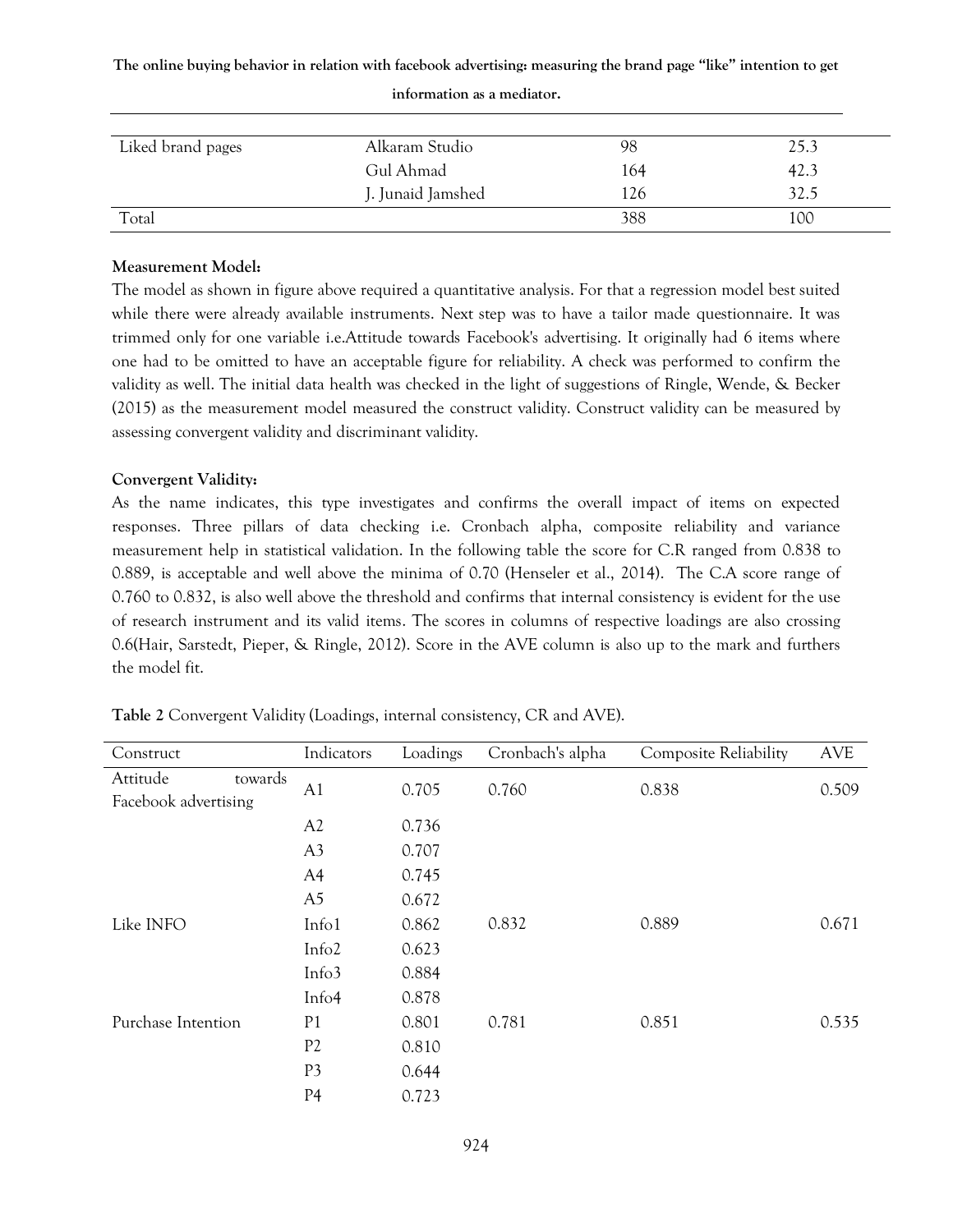| Zia Ullah Khan et al. |  |  |
|-----------------------|--|--|
|-----------------------|--|--|

| P5 0.663 |
|----------|

## **Discriminant Validity:**

Fornell&Larcker criterion and heterotraitmonotrait (HTMT) matrix were the two criteria used to assess the Discriminant validity. To measure model external consistency, the discriminant validity was analyzed. In Table 3, the discriminant validity is achieved because the diagonal values are larger than the vertical and horizontal values. All the variable values are compared with the AVE square root as the relationships between variables are less than the mean square roots (Fornell & Larcker, 1981) as bold values shown on the table.

The second criterion to measure discriminant validity is Heterotrait-Monotrait (HTMT). This is based on the thresholds of 0.90 (Gold, Malhotra, & Segars, 2001). A value less than this limit indicated discriminant validity.

| FornellLacker |          |       |           | <b>HTMT</b> |             |       |           |  |
|---------------|----------|-------|-----------|-------------|-------------|-------|-----------|--|
|               | Attitude | PI    | Like INFO |             | Attitude PI |       | Like INFO |  |
| Attitude      | 0.713    |       |           | Attitude    |             |       |           |  |
| ΡI            | 0.655    | 0.819 |           | РI          | 0.784       |       |           |  |
| Like INFO     | 0.63     | 0.606 | 0.731     | Like INFO   | 0.803       | 0.734 |           |  |

**Table 3** Fornelllacker and HTMT

## **Structural Model:**

Once the reliability and validity of instrument in confirmed and measurement model is justified, next step is to have a balanced structural model. Both measurement and structural models were supporting the proposed relationship of two linear variables relationships. The other important dimension was of a mediation between main variable of Facebook advertising and its impact on buying behavior of internet surfers.

The hallmarks of measurement were path coefficients. Apart from that coefficient of determination, Cohenf<sup>2</sup> and predictive accuracy measure also helped the analysis. Procedure of bootstrapping was performed to further strengthen the inferences. Iterations run were 5000 while the signs of values remained unchanged.The confidence intervals were calculated for bootstrapping while running a two tailed test and keeping a significance statistics on 0.05% as informed by other researchers of the field.

The model predictive accuracy was measured by r square  $(R^2)$  coefficient of determination. The  $R^2$  value for key targeted constructs should be greater than the 0.25. The values of  $\mathbb{R}^2$  0.25, 0.50 and 0.75 respectively described the key endogenous variable as weak, moderate and substantial respectively (Hair Jr et al., 2016). In this research study,the model has a weak ability to predict purchase intention as a key target construct  $(R<sup>2</sup> = 0.462).$ 

Statistics of predictive relevance (Q<sup>2</sup>) can be seen in the table below. The Q<sup>2</sup>column in the table yields good predictive relevancy and all the values above 0 are evidences for a model fit that is highly supportive for the type of relationships proposed in our model.

**Table 4** Coefficient of determination ( $\mathsf{R}^2$ ) and predictive relevance ( $\mathsf{Q}^2$ )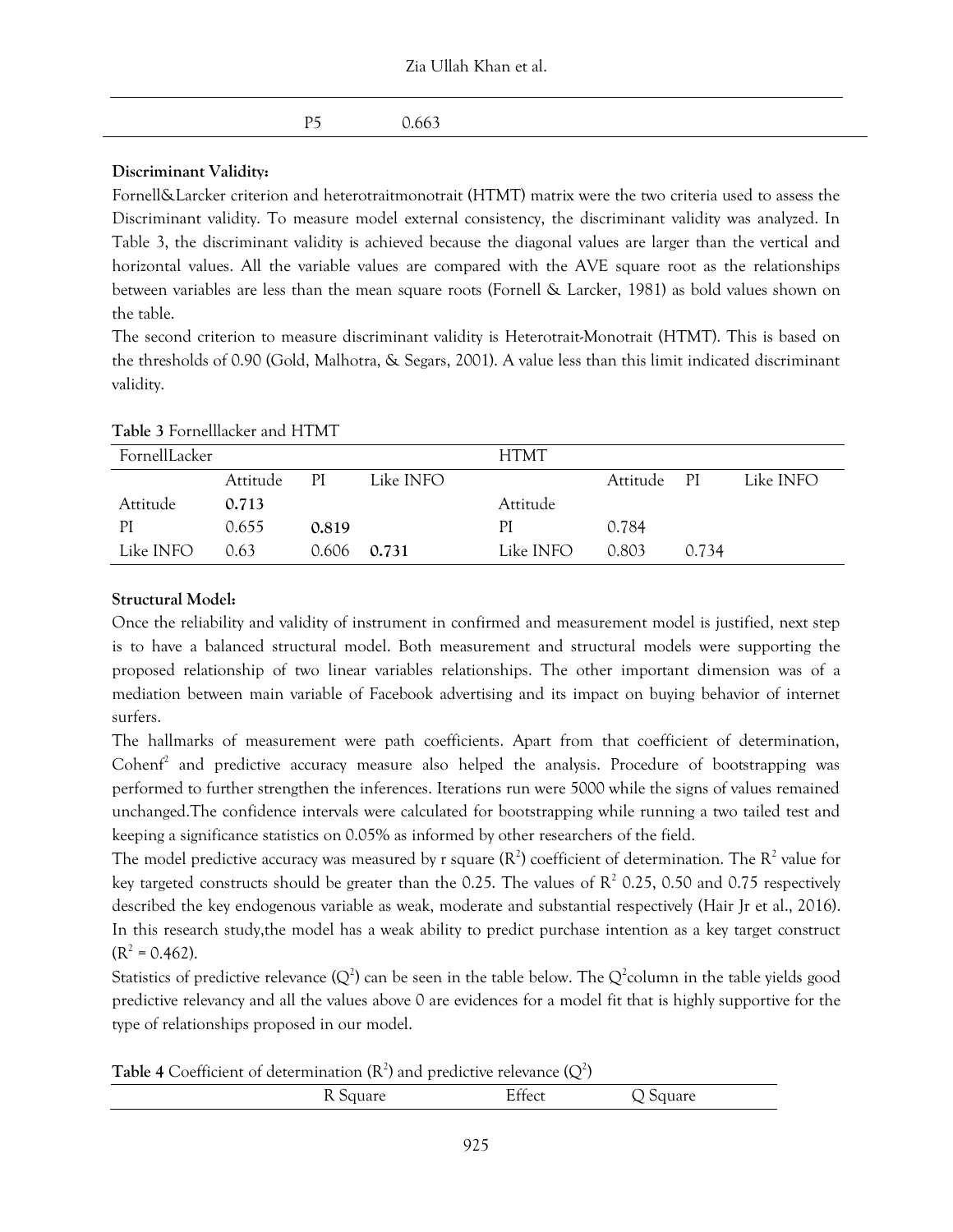**The online buying behavior in relation with facebook advertising: measuring the brand page "like" intention to get** 

| <b>INFO</b> | 0.429 | Weak | 0.269 |
|-------------|-------|------|-------|
| PI          | 0.462 | Weak | 0.231 |

#### **information as a mediator.**

 $(f<sup>2</sup>)$  is the effect size showing how strongly the prediction variables alter the dependent ones. We have already noted that corresponding yields in table arearound 0.02 is small, and 0.15 is medium, and 0.35 is large (Hair Jr et al., 2016). Below table summarized the values guiding the study to inferences of proposed model.

|  | Table 5 Effect size (f2) |  |
|--|--------------------------|--|
|--|--------------------------|--|

| Relationship   | f-Square | <b>Effect Size</b> |
|----------------|----------|--------------------|
| AT > PI        | 0.176    | Medium             |
| AT > INFO      | 0.752    | Large              |
| INFO $\geq$ PI | 0.122    | Small              |

We examined the weighted path coefficients as per their outcomes in the form of p value and corresponding scores of t statistics. This was initially through bootstrapping efforts.The structural path coefficients without weights were also examined. The varying scores of coefficients ranging between +1 and - 1 are indicators of strong relationships which may be positive or negative. The data health earlier checked and verified helped in acceptable score that helped in establishing relationships. Weak relationships are mathematically fall around zeros. A 2 tailed test embedded in software yields the route coefficients that are contrasted with p and t values while keeping at 0.05% significance level. The table also show that t-values remain more than 1.965 and p values under 0.05.

Apparently the sum up of mathematical yields support the model as  $AT \ge PI$  (0.655),  $AT \ge INFO$  (0.407) and INFO -> PI (0.339) at the 0.05 % significance level (Table 4). Without further statistical measures by this point of analysis the first three hypotheses could comprehensively be accepted



Figure 2 Structure assessment model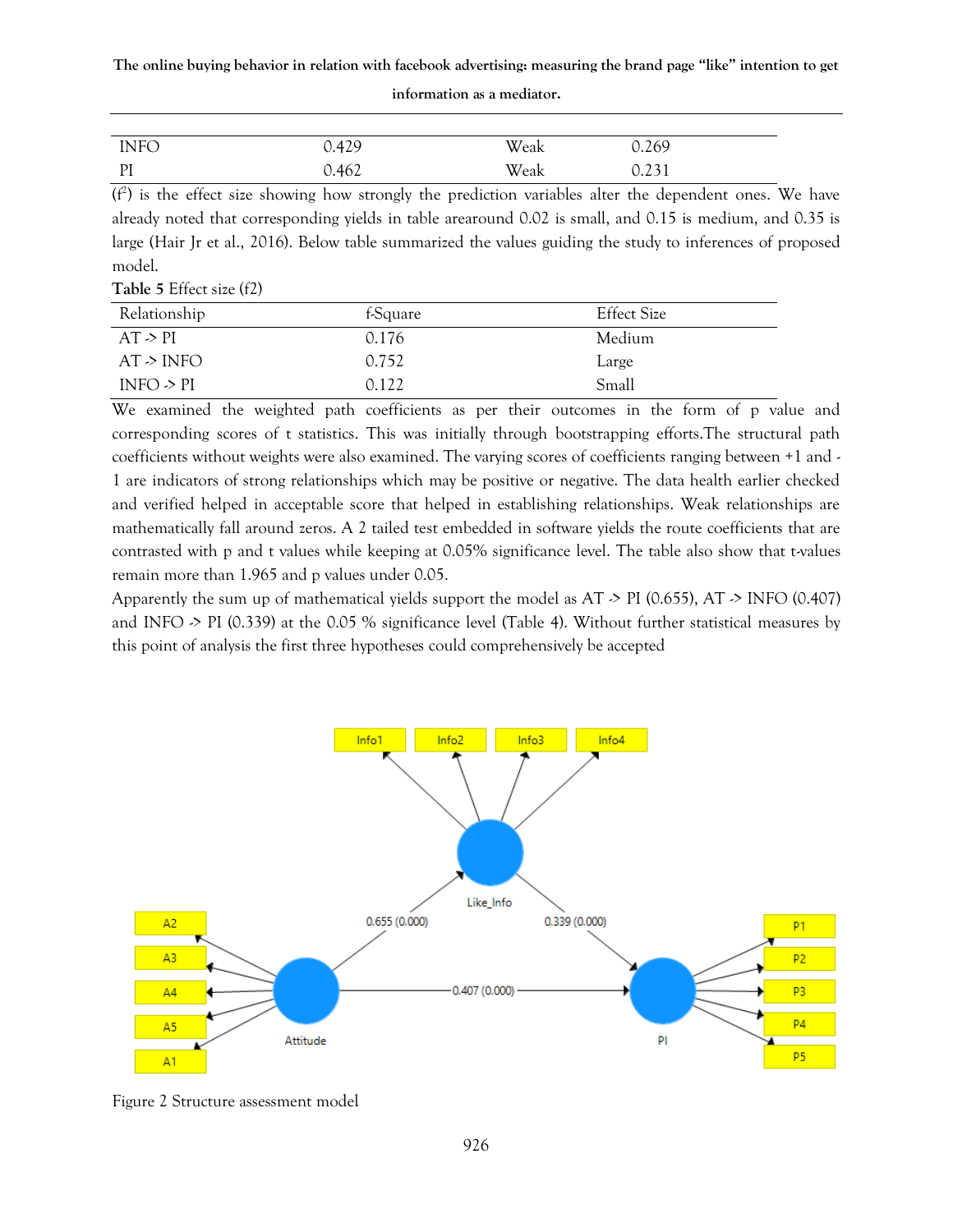| <b>Table 6 Structural model assessment (Direct effect results and decisions)</b> |          |             |           |                   |        |           |  |
|----------------------------------------------------------------------------------|----------|-------------|-----------|-------------------|--------|-----------|--|
|                                                                                  | Original |             | Standard  | <b>Statistics</b> |        | Decision  |  |
|                                                                                  | Sample   | Sample Mean | Deviation | (10/STDEV)        | - P    |           |  |
| Hypothesis                                                                       | (O)      | (M)         | (STDEV)   |                   | Values |           |  |
| H1. Attitude $\geq$ PI                                                           | 0.655    | 0.657       | 0.033     | 19.72             |        | Supported |  |
| H2. Attitude $\geq$ INFO                                                         | 0.407    | 0.409       | 0.044     | 9.172             |        | Supported |  |
| H3. INFO $\geq$ PI                                                               | 0.339    | 0.339       | 0.05      | 6.802             |        | Supported |  |

**Table 6** Structural model assessment (Direct effect results and decisions)

Through the use of an up to date software of smart PLS, it was convenient in initial modeling to establish the proposed mediation effect. It allows for bootstrapping at a not parametric testing environment where data nature supports the indirect effect of (p-value  $\leq 0.05$  and t value  $> 1.96$  for two tails) and widely used to prove the mediating nature of proposed constructs(Zhou et al., 2011). For further confirmation of mediation the assessments of confidence intervals is another milestone achieved at this stage. Its already advised by previous researchers that non zero results of confidence intervals would lead to the conclusion of mediation and its backward effect is also confirmed.

|  |  |  |  | Table 7 Specific indirect effect (Mediating effect) |  |
|--|--|--|--|-----------------------------------------------------|--|
|--|--|--|--|-----------------------------------------------------|--|

|                                   | Original |          | Standard  |             |            |              | Decision  |
|-----------------------------------|----------|----------|-----------|-------------|------------|--------------|-----------|
|                                   | Sample   | Sample   | Deviation |             | Statistics | $\mathsf{P}$ |           |
| <b>Hypothesis</b>                 | (O)      | Mean (M) | (STDEV)   | ( O/STDEV ) |            | Values       |           |
| H4. Attitude -><br>INFO $\geq$ PI | 0.222    | 0.223    | 0.036     | 6.094       |            |              | Supported |

The determining variables i.e. attitude towardFacebook page liking infers considerable amount of our dependent and mediating variables as evident from indirect effects and paints a positive and significantly strong model (p value = .000 and t value = 6.094) at p < 0.05, while on the same lines a non-zero intervalsof variation (0.151 and 0.295) confirms out support for hypothesis 4.

#### **Discussion:**

As mentioned earlier and stressed throughout the proceedings, the basic premise of the study was to test a theoretical model based on evaluation of the efficacy of social networking sites towards purchase intent of consumers. The study at hand is instrumental to position the most decisive antecedents to determine purchase response in the light of previous works and at the context of Pakistan which is still in emerging phase in spread of online marketing platforms. The academic purpose of this investigation was twofold. Firstly, it described the case of social media fan page strength in driving a stable attitude which can further transform to make the users purchase the pursued product. Secondly it checks the extent to which the liking behavior to mediate the main relational lines connecting the ultimate variables. These depictions were also evident from the research questions. The liking behavior of a fan page on social sites were to measure the intent of seeking further information about the brands. So conclusively seeking more information may lead to further interest and thus may ultimately yield in buying decision. To reach this overall goal it was imperative to devise a strategy which is valid in research speak and can answer the questions jotted out at the start. First step was to trawl through available literature, strength of established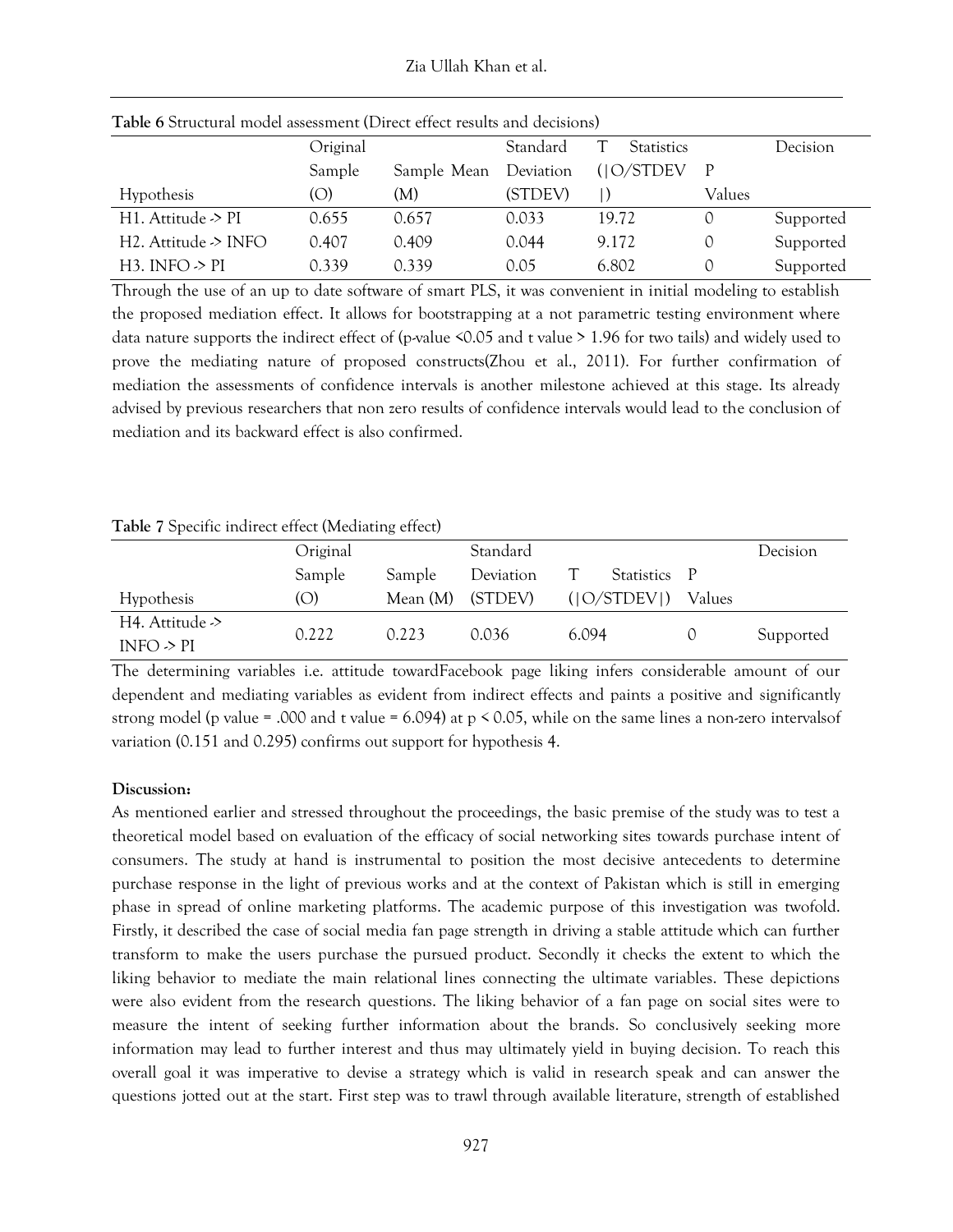# **The online buying behavior in relation with facebook advertising: measuring the brand page "like" intention to get information as a mediator.**

relationships and appeal of the model according to face value. So theoretically it was established that a surfing activity on fan page of sites like Facebook may lead to the action stage. The novelty was to introduce a relatively new construct of seeking info, which in turn influence on the purchase intentions of brand page users. The descriptive powers of these variables according to the Coefficient of determination  $(R^2)$  results are as the attitude towards Facebook advertising explained 42.9% of the variance in like intention to get information. All the variables as attitude towards Facebook advertising and like intention to get information combine value causing about 46.2% variance in purchase intention.

The results through Smart PLS showing positive significant relationships between the variable. First, attitude towards Facebook advertising had a significant positive influence on purchased intention. According to the findings, it has been observed a significant positive influence with a path coefficient value (β = 0.657, t = 19.72). Next, attitude towards Facebook's advertising influenced like intention to get information. This indicated that the relationship between attitude towards Facebook advertising and like intention to get information (β = 0.409, t = 9.172) were significant positive. The like intention to get information proved to be having a strong influence of buying decision which symbolically is (β = 0.339, t = 6.802). the tabulated outcomes clearly support that liking behavior of fan page surfers would lead to their activity as disseminators of word of mouth to further the sale of the products ( $\beta$  = 0.223, t = 6.094).

#### **Conclusion:**

The ultimate proposed relationships among our configured constructs of purchase intention, surfing behavior, liking of Facebook brand page and intent to get information were supportive for most existing stances of researchers. It also showed slight variations in the magnitude of coefficients and effects. This is often caused by variations in research set ups, human errors and some outliers. The mediation proposed was of also significant academic value as it clarifies the construct of intention to like a brand page to get information in bridging the relations of attitude towards Facebook's advertising and purchase intention. This study will give a better guidance for brand managers and marketers an opportunity to focus on the Facebook better content strategy. The brand page owner can come up with a better strategy to hire and engage more netizens on companies' product intro pages after learning about the benefits of a large community of followers and behavioral intentions of interest. The intent of liking the brand page and be a follower of the intent to purchase is an area of great interest to social media marketing managers. It is important to understand the user intent of sharing or "liking" aninterface on social media and getting a virtual approval of product potential market value (Halaszovich & Nel, 2017).

Expect for the current research, and each research has its limitations. First, Pakistani Facebook users are included as a sample. Studying through cultures should suggest future probable avenues of investigation in same direction. Study is also limited by the fact that it focuses only on behavioral intentions, such as the purchase intention and the like intention, and it only struggles to find vivid traces about what actually happens once the respondents actually make a buying decision. Only a cursory look that too only at the apparel brands and their Facebook brand pages could be assimilated from the study. The upcoming endeavors can go as far as considering pages from other brands as well as other available platforms on social net for different results. The work in hand augmented well the existing stance of the literature for mediating one intention with a similar intention, and additional interesting extensions can be added by taking some other independent variables or mediating the model.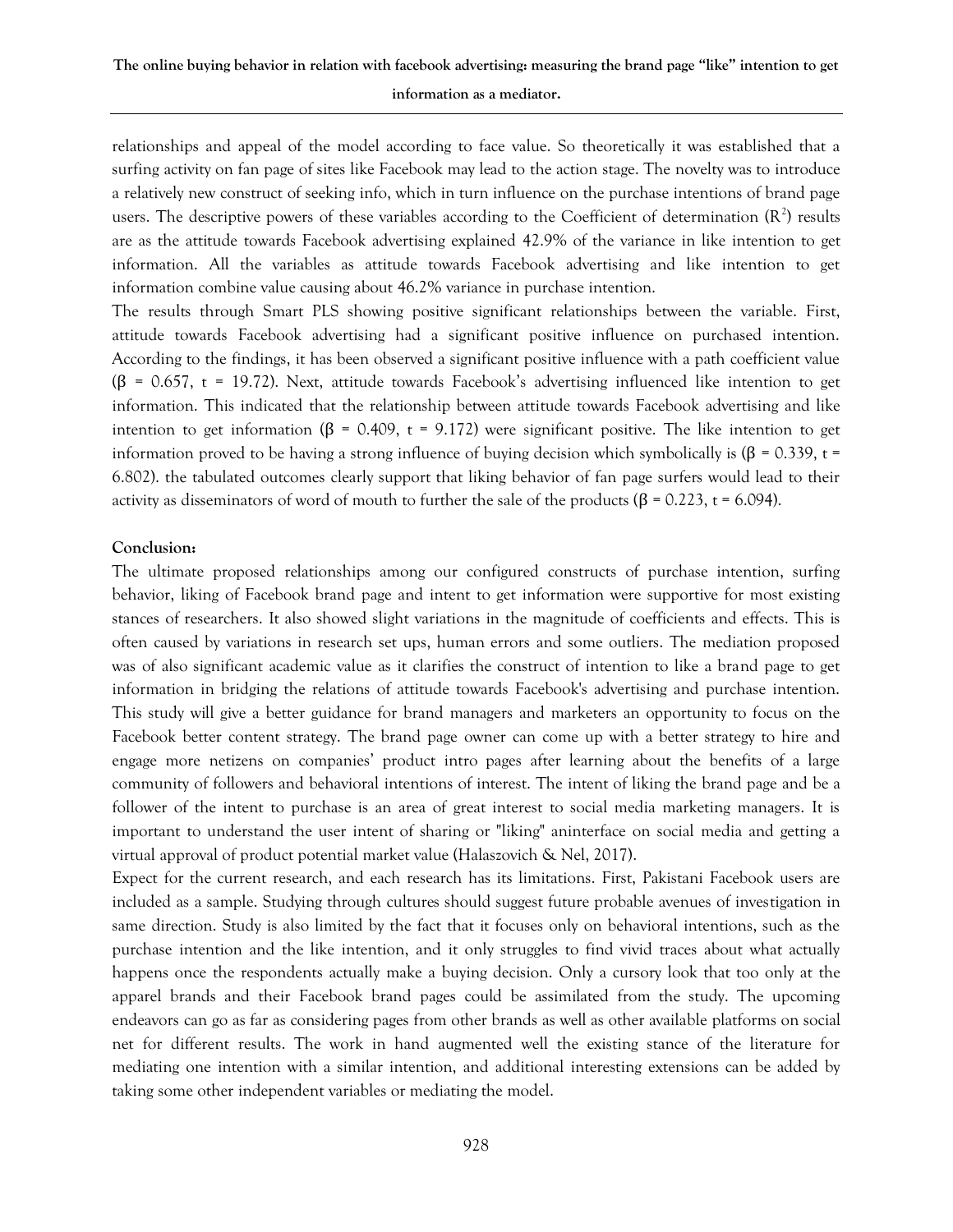#### **References:**

- Ajzen, I. (1991). The theory of planned behavior. *Organizational behavior and human decision processes, 50*(2), 179-211.
- Beukeboom, C. J., Kerkhof, P., & de Vries, M. (2015). Does a virtual like cause actual liking? How following a brand's Facebook updates enhances brand evaluations and purchase intention. *Journal of Interactive Marketing, 32*, 26- 36.
- Burnett, G. (2000). Information exchange in virtual communities: a typology. *Information research, 5*(4).
- Couwenberg, L. E., Boksem, M. A., Dietvorst, R. C., Worm, L., Verbeke, W. J., & Smidts, A. (2017). Neural responses to functional and experiential ad appeals: Explaining ad effectiveness. *International Journal of Research in Marketing, 34*(2), 355-366.
- Edelman, D. C. (2010). Branding in the digital age. *Harvard business review, 88*(12), 62-69.
- Elliott, N. (2011). Which social media marketing metrics really matter?(And to whom?).
- Fornell, C., & Larcker, D. F. (1981). Structural equation models with unobservable variables and measurement error: Algebra and statistics: SAGE Publications Sage CA: Los Angeles.
- Gold, A. H., Malhotra, A., & Segars, A. H. (2001). Knowledge management: An organizational capabilities perspective. *Journal of management information systems, 18*(1), 185-214.
- Graham, J., & Havlena, W. (2007). Finding the "missing link": Advertising's impact on word of mouth, web searches, and site visits. *Journal of Advertising Research, 47*(4), 427-435.
- Hadija, Z. (2008). Perceptions of advertising in online social networks: In-depth interviews.
- Hair, J. F., Sarstedt, M., Pieper, T. M., & Ringle, C. M. (2012). The use of partial least squares structural equation modeling in strategic management research: a review of past practices and recommendations for future applications. *Long range planning, 45*(5-6), 320-340.
- Hair Jr, J. F., Hult, G. T. M., Ringle, C., & Sarstedt, M. (2016). *A primer on partial least squares structural equation modeling (PLS-SEM)*: Sage publications.
- Hajli, N., Shanmugam, M., Papagiannidis, S., Zahay, D., & Richard, M.-O. (2017). Branding co-creation with members of online brand communities. *Journal of business research, 70*, 136-144.
- Halaszovich, T., & Nel, J. (2017). Customer–Brand engagement and Facebook fan-page "Like"-intention. *Journal of Product & Brand Management, 26*(2), 120-134.
- Henseler, J., Dijkstra, T. K., Sarstedt, M., Ringle, C. M., Diamantopoulos, A., Straub, D. W., . . . Calantone, R. J. (2014). Common beliefs and reality about PLS: Comments on Rönkkö and Evermann (2013). *Organizational research methods, 17*(2), 182-209.
- Hollenbeck, C. R., & Kaikati, A. M. (2012). Consumers' use of brands to reflect their actual and ideal selves on Facebook. *International Journal of Research in Marketing, 29*(4), 395-405.
- Hossain, M., Islam, S., & Himel, S. H. (2014). Customers' attitude determinants and positioning of different boutique houses: A study on some selected boutique houses in Dhaka city of Bangladesh. *European Journal of Business and Management, 6*(29), 28-35.
- Irshad, M., & Ahmad, M. S. (2019). Impact of Consumers' Online Motivations on the Online Purchase Intentions: Mediating Role of Consumers' Attitudes towards Social Media Marketing. *Business and Economic Review, 11*(3), 89-111.
- Kim, W. G., Lee, C., & Hiemstra, S. J. (2004). Effects of an online virtual community on customer loyalty and travel product purchases. *Tourism management, 25*(3), 343-355.
- Kudeshia, C., Sikdar, P., & Mittal, A. (2016). Spreading love through fan page liking: A perspective on small scale entrepreneurs. *Computers in Human Behavior, 54*, 257-270.
- Lee, E.-B., Lee, S.-G., & Yang, C.-G. (2017). The influences of advertisement attitude and brand attitude on purchase intention of smartphone advertising. *Industrial Management & Data Systems, 117*(6), 1011-1036.